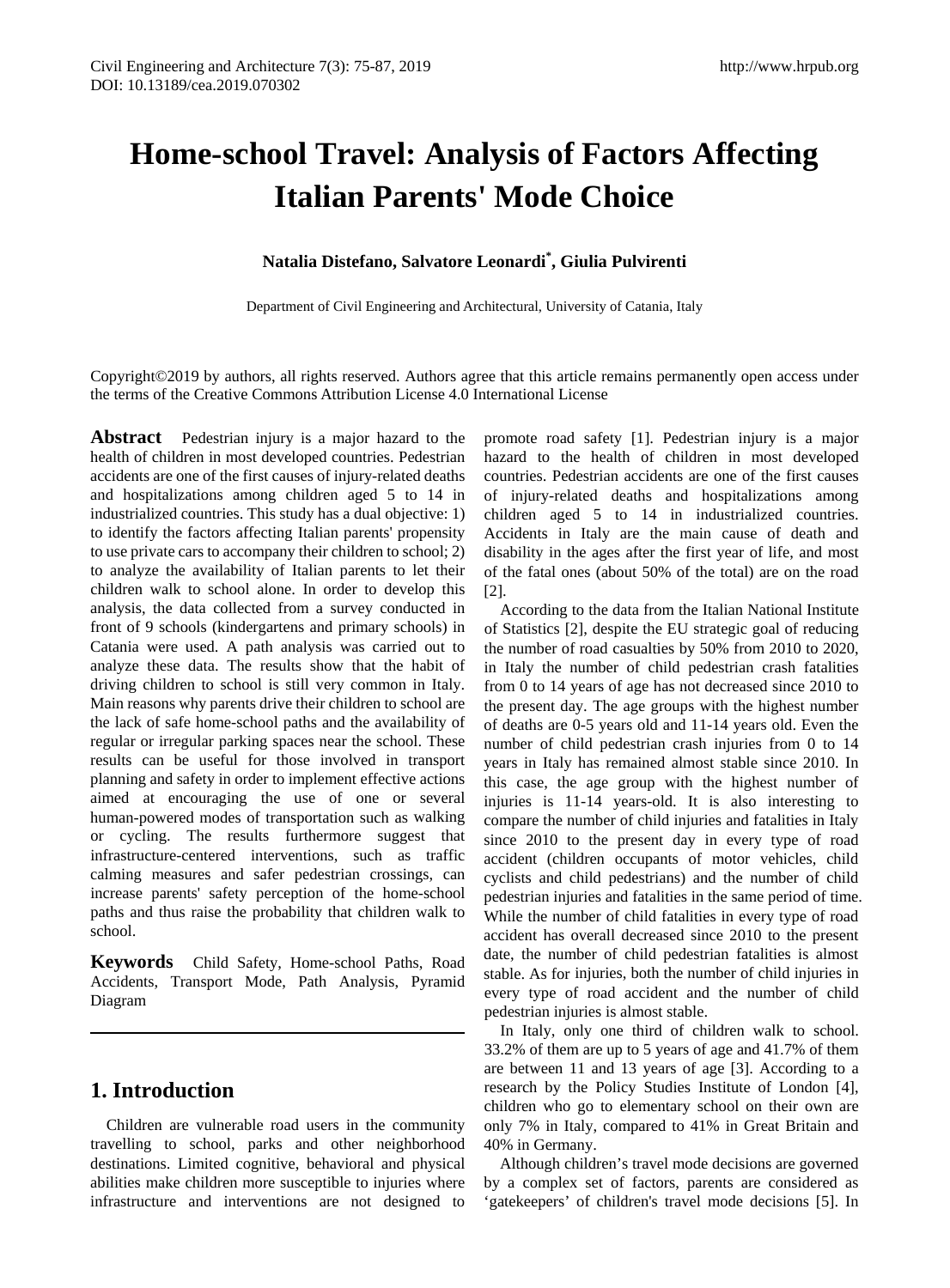order to investigate Italian parents' opinion regarding their children travel to school, a survey was developed. Participants were recruited in person in order to select appropriate participants and in order to provide visual aids and explanations. This methodology of interviewing participants was already used by the authors for previous studies [6]. The main aim of this study was to identify and to analyze the factors that affect Italian parents' propensity to drive their children to school. This is a widespread habit in Italy, so the analysis of these factors can be useful both for the information campaigns aimed at encouraging parents to use alternative means of transport and for the identification of traffic calming measures to be realized on the home-school paths. This would be certainly helpful in order to encourage children to walk to school on their own in conditions of maximum safety. The relationship among the factors that lead parents to choose to drive their children to school rather than walking was investigated. Moreover, the availability of Italian parents to let their children walk to school, if the home-school path was absolutely safe, was analyzed. Here again, the factors affecting this availability were analyzed in order to identify the safety measures to be implemented in order to encourage parents to let their children walk to school. In the end, the two analyses of this study were related to each other in order to understand if the safety measures that positively affect the parents' availability to let their children walk to school, could also discourage the use of cars.

## **2. An Overview of the Literature**

A high percentage (about 23%) of road accidents involving children occur on the home-school paths [7, 8]. The home-school path is indeed the first and most important use of the urban areas for children since they have to travel it daily. Children are exposed to high crash risk near schools [9]. This highlights the need to improve road safety for children, especially for child pedestrians on the home-school paths.

Pedestrian injuries in school-aged children can be reduced by implementing Safe School zone projects [10-12]. Planning school neighborhoods focusing on the needs of child pedestrians and child cyclists by designing accessible schools with low traffic exposure, sidewalks and drop off zones at some distance from the school would increase the potential for walking and cycling to school, and would decrease the need for children to be chauffeured [13]. Moreover, it could decrease the risk of establishing a pattern of car dependence in children that carries over into adolescence and adulthood [14].

In order to guarantee road safety for children going to school, informational strategies and infrastructural interventions should be adopted. Information strategies can be implemented involving both children and their

parents. Road education courses, already starting from kindergartens, are an effective policy aimed at educating children on the rules of road behavior [15, 16]. Parents, on the other hand, through information campaigns can be sensitized towards two main objectives: 1) to keep particularly prudent driving behavior (e.g., reduced speed), 2) to become aware that a traffic accident between a vehicle and a pedestrian always involves serious consequences for children who are victims of accidents. Reference [17] showed that such campaigns are important to raise awareness, but that they should be supplemented with complementary activities in order to be really effective. From a safety point of view, a higher traffic volume could also be associated with an increased risk of pedestrian injury or death [18, 19]. Reference [20] showed that a higher number of vehicles could produce an unpleasant walking environment. Reference [21] demonstrated the effectiveness of traffic calming measures in accident prevention on home-school paths. Among infrastructural interventions, one of the most efficient is the "Safe roads to school program" that uses traffic calming measures to achieve a dual objective: 1) the reduction of speed of vehicles on home-school paths; 2) the reduction of vehicle flows in areas adjacent to schools.

Both information campaigns and infrastructural interventions are therefore aimed at reducing the probability of vehicle-child conflicts that can degenerate into accidents with very serious consequences. Considering that the number of children on home-school paths is high, one possibility to reduce the probability of a child-vehicle accident could be reducing the frequency of motor vehicles. Reference [22] showed that the "Safe Routes to School program" was associated with an increase in walking and biking. They demonstrated in particular that the education program with additional improvements such as sidewalks, crosswalks, covered bike parking was associated with an increase in walking and biking of 5–20 percentage points.

Previous studies also highlighted the importance of including parents' perceptions in analyzing children's travel pattern. Parents determine to a large extent the mode choice of school aged children. In the search for crash risk factors of child pedestrians, parental factors have long been identified as an important aspect for investigation since children are normally in the care of their parents. Many studies have been conducted internationally in the area of parental factors and childhood injuries. Lawrence [23] investigated the factors that affect road risk perception among parents of children aged 4-12 years. Five factors were found to be significantly associated with parental risk perception. They included age of child, sex of parent, employment of parent, living environment, and previous injury experience. Reference [24] focused on 6 to 12 year-old children. Through an extensive survey they investigated the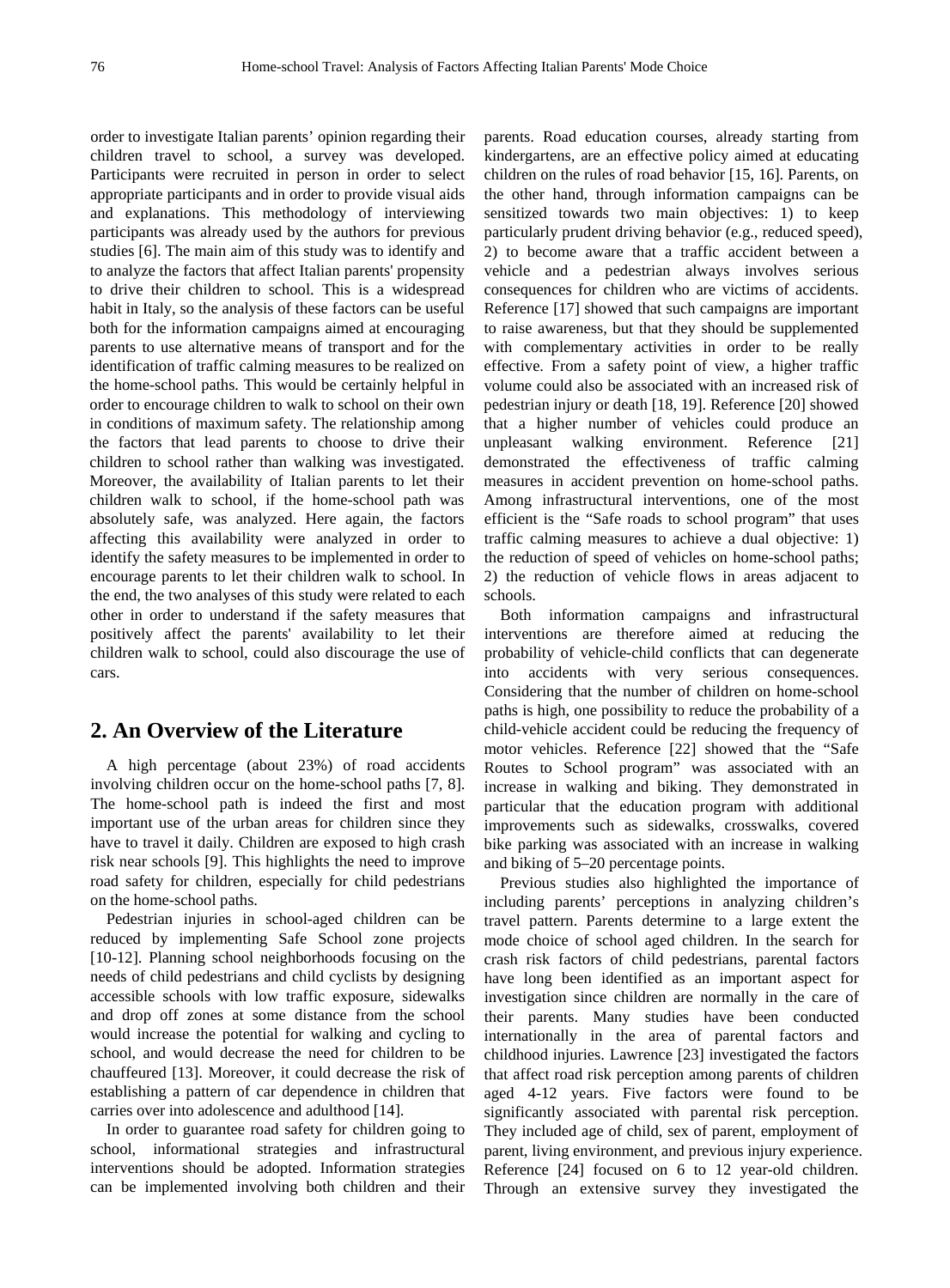controlling factors of parental safety perception on children's travel mode choice. The research showed that traffic infrastructure has a significant impact on parental decision-making concerning children's travel mode choice.

The recent literature also emphasizes the importance of analyzing the home-school paths. Even in the analysis of the risks that children encounter on home-school paths, it is crucial to focus on parents' perceptions. Children are more likely to walk to school if their parents perceive the home-school path as a safe environment. Large and well-maintained sidewalks and safe pedestrian crossings contribute to increase parents' safety perception [25-27].

Although a number of studies have assessed factors affecting travel mode choices for the home-school travel, little is known about Italian parents. This study therefore addresses the lack of knowledge about factors that lead Italian parents to drive their children to school rather than walking. The final aims of this study are: 1) to identify the factors affecting Italian parents' propensity to use private cars to accompany their children to school; 2) to analyze the availability of Italian parents to let their children walk to school alone.

## **3. Methods**

#### **3.1. Participants and Questionnaire**

In order to study the factors affecting parents' choice of driving their children to school instead of walking and in order to evaluate their availability to let their children walk to school on their own, an ad hoc questionnaire was developed. The survey comprised a series of questions regarding demographic features, parents' mobility habits, travel mode to school and parents' perception of road risks near the school with a focus on traffic infrastructure. The questionnaire included 21 items and it was divided into the following four sections:

- section 1 (individual demographic): the first section contained questions related to children's demographic characteristics, to parents' demographic characteristics and to the family context;
- section 2 (parents' safety perception of the home-school path): in the second section of the survey, parents were asked questions about the safety perception of the home-school path that they daily travel (driving or walking);
- section 3 (parents' choice of travel mode to school): the third section included questions related to parents' choice of travel mode to school (driving or walking) and questions related to the factors affecting such choice;
- section 4 (parents' availability to let their children walk to school): in the fourth section, parents were asked questions about the road safety measures they considered necessary in order to let their children walk the last road section to school (200 m  $\div$  300 m). Parents were also asked if they would allow their children to walk to school, either on their own or accompanied.

The survey was conducted in front of 9 schools (kindergarten and primary school) in Catania, Italy. Participants were recruited in person, so as to select exclusively parents who were accompanying their children to school. Other people who were accompanying children to school (e.g. grandparents, baby sitters, etc.) were not interviewed. Participants were briefed of the nature and time required to participate in the study prior to commencement. After their consent was obtained, the questionnaire started. It was decided to question directly participants, instead of leaving them alone with the questionnaire, in order to provide visual aids and detailed explanations and clarifications. Each survey lasted approximatively 20 minutes. Participants were assured of anonymity and confidentiality.

The total sample comprised 1576 parents (1002 mothers and 574 fathers). Participants who didn't complete the questionnaire or who gave uncertain answers were excluded. The respondents excluded were about 6% of the sample. The final sample was composed by 1482 parents (953 mothers and 529 fathers) of children between 3 and 11 years. More than half of children was 6-8 years old, about 20% of children was 3-5 years old, and 24% was 9-11 years old. More than half of parents did not have a job. The majority of parents accompanied one child to school, while only 32% of them accompanied to school more than one child. Private vehicles (car or scooter) were the dominant mode of travel to school: about 81% of parents drove a car or rode a scooter to accompany their children to school. Very low percentage of parents walked to school with their children. The travel distance from house to school was between 500 m and 1 km for most respondents. As for parking availability, more than half of parents couldn't find parking around the school when accompanying children to school. Table 1 compares the sample demographic characteristics.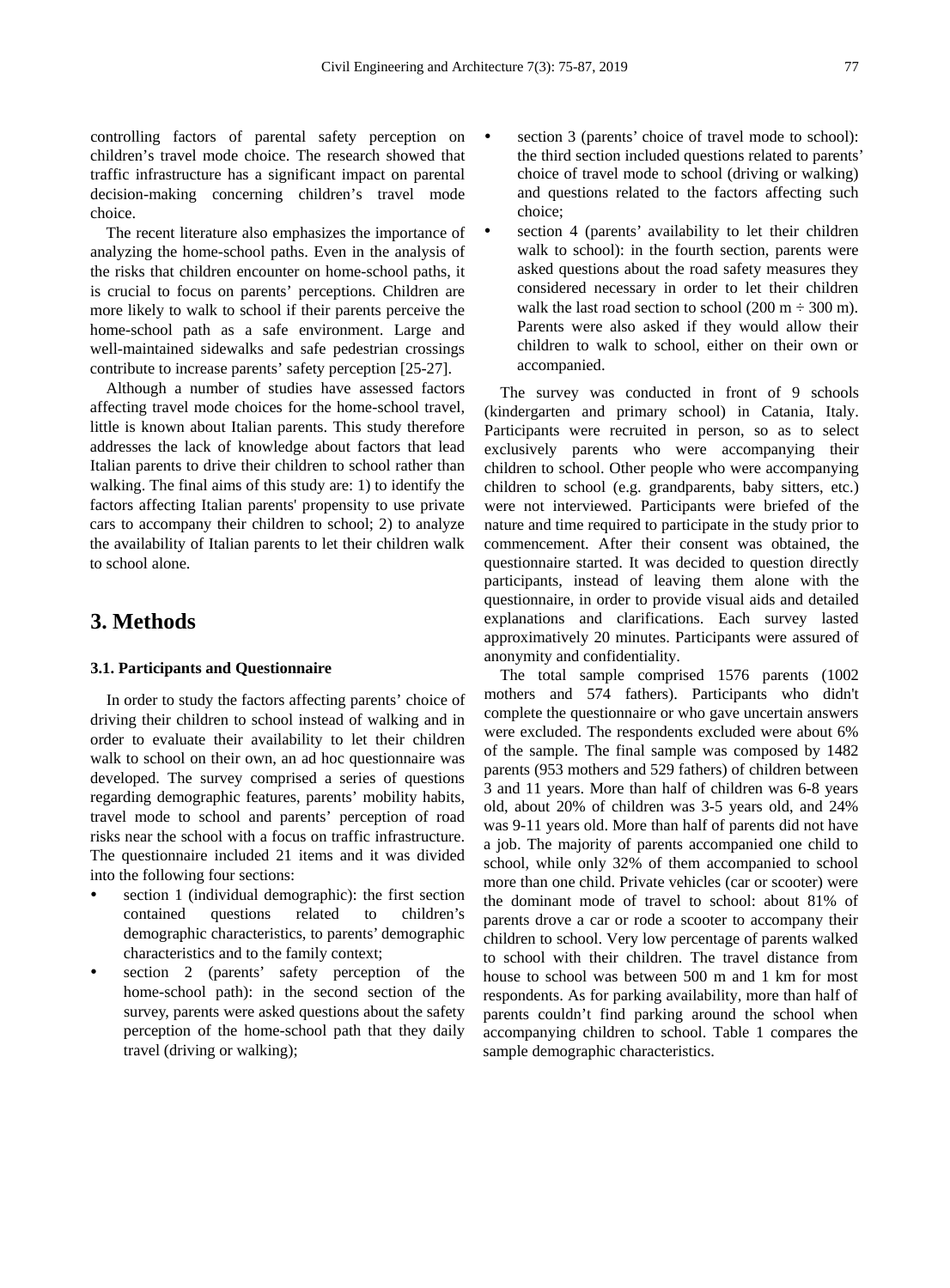**Table 1.** Features of survey respondents

| Gender                                         |        |  |  |  |
|------------------------------------------------|--------|--|--|--|
| Mother                                         | 64,30% |  |  |  |
| Father                                         | 35,69% |  |  |  |
| Child's age                                    |        |  |  |  |
| $3 - 5$                                        | 19,56% |  |  |  |
| $6 - 8$                                        | 56,14% |  |  |  |
| $9 - 11$                                       | 24,30% |  |  |  |
| <b>Employment status</b>                       |        |  |  |  |
| Full-time employed                             | 41,84% |  |  |  |
| Part-time employed                             | 4,86%  |  |  |  |
| Not employed, looking for                      | 53,31% |  |  |  |
| Number of children to be accompanied to school |        |  |  |  |
| 1                                              | 68,42% |  |  |  |
| More than 1                                    | 31,58% |  |  |  |
| Travel mode to school                          |        |  |  |  |
| Private vehicle (car/scooter)                  | 81,40% |  |  |  |
| On foot                                        | 18,60% |  |  |  |
| <b>Travel distance from house to school</b>    |        |  |  |  |
| $<$ 500 $m$                                    | 23,21% |  |  |  |
| $500 m \div 1 km$                              | 35,63% |  |  |  |
| $1 \text{ km} \div 2 \text{ km}$               | 24,97% |  |  |  |
| $>2$ km                                        | 16,19% |  |  |  |
| Parking availability around the school         |        |  |  |  |
| $< 100 \text{ m}$                              | 15,79% |  |  |  |
| $100 \div 300$ m                               | 6,48%  |  |  |  |
| $>300 \text{ m}$                               | 21,19% |  |  |  |
| No availability                                | 56,55% |  |  |  |

#### **3.2. Analytical Method**

In order to analyze the survey data a path analysis was carried out. Path analysis is a form of Structural Equation Modelling (SEM) where all the variables are manifest variables (i.e., measureable). SEM is a series of statistical methods that enable the analysis of the relationships between a number of dependent variables (DV) and a set of independent variables (IV). Main aim of SEM is to test the validity of a certain relationship. The variables in a model can be either exogenous (not influenced by any other variable in the model) or endogenous (influenced by other variables in the model). When variables in the model are all manifest, SEM simplifies the analysis to a path analysis, in which mediation, moderation, mediated moderation or moderated mediation can all be tested [28].

Path analysis begins by assuming a specific structure, through which independent and dependent variables are related. This structure is represented by a diagram, the path diagram, and its corresponding equation system. The relations in the diagram are the parameters of the equations to be estimated, called path coefficients and are represented as  $p_{ij}$  (the influence of variable *j* on variable *i*). A conventional practice in Path analysis involves the use of standardized variables. Here, path coefficients are

analogous to standardized linear regression coefficients. They represent the observed change in the dependent variable, measured in standard deviation units, relative to a one standard deviation change in the independent variable, after controlling all other independent variables with a direct effect on the dependent one. The relationship between two variables is represented by straight arrows or curves with arrows in both extremities. For an endogenous variable, the arrows represent direct causal relationship. Curves with arrows in both extremities represent a simple correlation between exogenous variables. In the model equation system, each dependent variable has a corresponding equation, in which the independent variables are represented by arrows pointing to the direction of the dependent variable. Path analysis consists, then, in estimating the coefficients of these equations (representing the amount of linear association between variables) and in using these estimates to get information on an assumed underlying causal process [29]. Although path analysis has been applied in attitude research in various fields, there are only few attempts within traffic safety [30-32].

#### **3.3. Model Development**

Path analysis was chosen for this study since it is a technique through which multiple relationships can be tested simultaneously. The final aim was to understand how different factors affect parents' choice of driving their children to school instead of walking. In order to develop the analysis, parents' availability to allow their children to walk to school was taken into account. Therefore, the following two latent variables were considered as endogenous variables: "Driven instead of walking" and "Parents' availability". The exogenous variables were grouped into 4 categories:

- socio-demographic characteristics;
- parents' safety perception;
- reasons why parents choose to drive;
- road safety measures.

Table 2 shows the definition of each variable. The exogenous variables are explained in detail in the following sub-paragraphs. In order to build the path model, some hypotheses related to the relationships between the variables were made. The 6 hypotheses regarding the relationships between the endogenous and the exogenous variables are explained in the following sub-paragraphs. A further hypothesis regards the relationship between the two endogenous variables (hypothesis 7). This hypothesis was made in order to understand how many parents available to let their children walk to school choose the car instead of walking. Therefore, the variable "Parents' availability" is introduced in the model as an endogenous mediator variable. Table 3 summarizes the hypotheses made. Figure 1 shows schematically the hypothesized relationships between the variables. Figure 2 shows the hypothesized path model.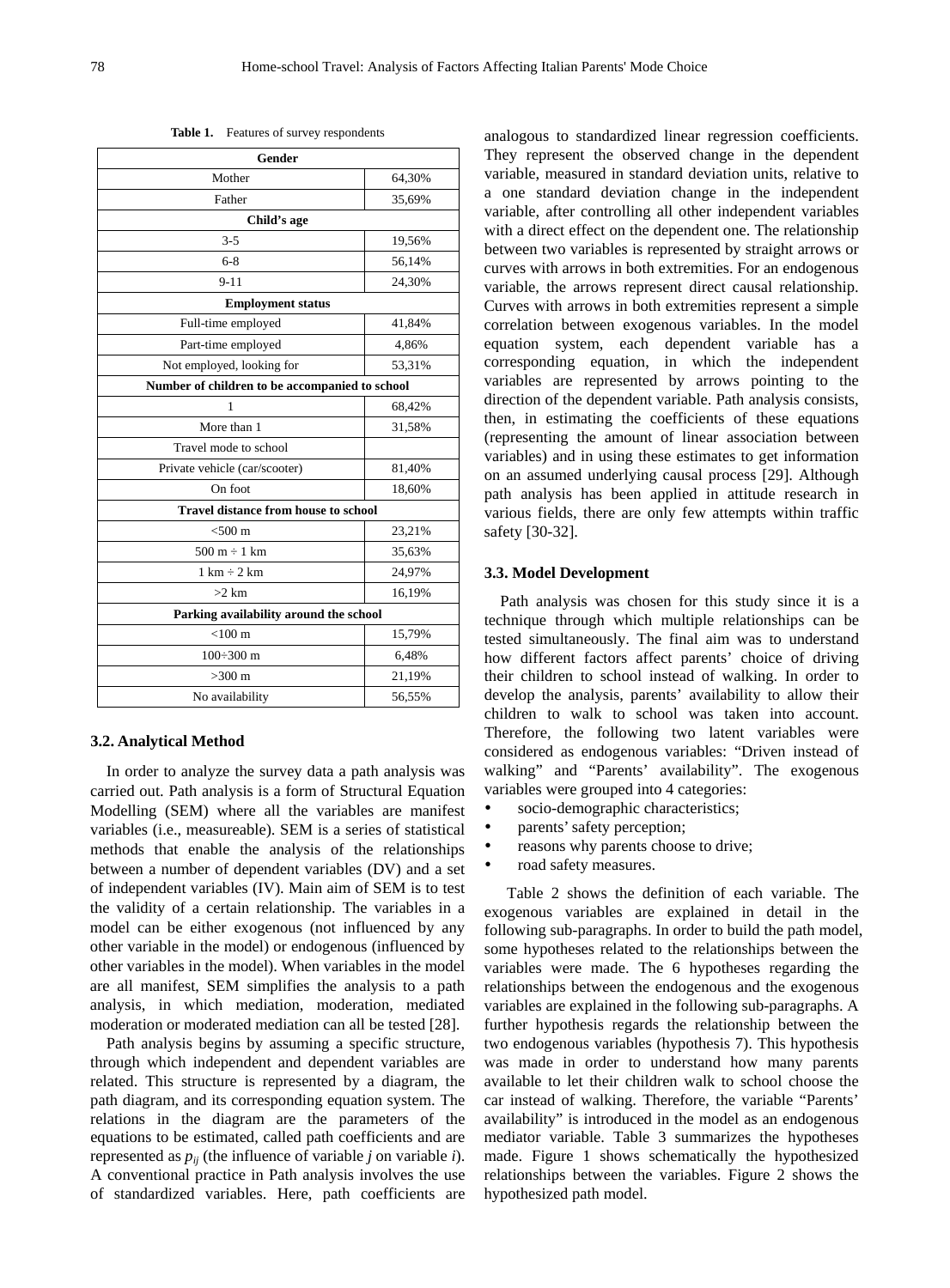| <b>Variable</b>              | <b>Meaning</b>                                                                                                                                  | <b>Values</b>                                                                   |  |
|------------------------------|-------------------------------------------------------------------------------------------------------------------------------------------------|---------------------------------------------------------------------------------|--|
| Driven instead of<br>walking | Parents' choice of driving their children to school instead of walking                                                                          | Never<br>Sometimes<br>Always                                                    |  |
| Number of children           | Number of children to be accompanied to school                                                                                                  | $\mathbf{1}$<br>More than 1                                                     |  |
| Child's age                  | Age of the youngest child to be accompanied to school                                                                                           | $3 \div 11$                                                                     |  |
| Home-school distance         | Home-school distance                                                                                                                            | $<$ 500 $m$<br>$500 m \div 1 km$<br>$1 \text{ km} \div 2 \text{ km}$<br>$>2$ km |  |
| Parking                      | Parking availability around the school                                                                                                          | $<$ 100 $m$<br>100÷300 m<br>$>300$ m<br>No availability                         |  |
| Working parent               | Working parent                                                                                                                                  | Not a worker<br>Part-time worker<br>Full-time worker                            |  |
| Car-use habit                | Parent's habit of using the car (for any travel)                                                                                                | N <sub>o</sub><br>Yes                                                           |  |
| Excessive distance           | Excessive distance home-school to walk to school                                                                                                | No<br>Yes                                                                       |  |
| Parent driving to work       | Parent drives directly to work after accompanying the child to school                                                                           | N <sub>o</sub><br>Yes                                                           |  |
| Dangerous path               | Pedestrian home-school path too dangerous                                                                                                       | N <sub>o</sub><br>Yes                                                           |  |
| Heavy schoolbag              | Too heavy schoolbag to walk to school                                                                                                           | N <sub>o</sub><br>Yes                                                           |  |
| Child too young              | Child too young to walk to school                                                                                                               | N <sub>o</sub><br>Yes                                                           |  |
| No school bus                | Lack of a school bus service                                                                                                                    | N <sub>o</sub><br>Yes                                                           |  |
| Sidewalks                    | Safe sidewalks (improvement or realization)                                                                                                     | N <sub>o</sub><br>Yes                                                           |  |
| Speed limits                 | Reduction of speed limits by means of signs                                                                                                     | No<br>Yes                                                                       |  |
| Pedestrian crossings         | Safe pedestrian crossing (improvement or realization)                                                                                           | No<br>Yes                                                                       |  |
| Traffic calming              | Realization of traffic calming measures (road bumps, speed cushions,<br>road width restrictions, chicanes)                                      | N <sub>o</sub><br>Yes                                                           |  |
| Crossing guards              | Presence of crossing guards in front of the school                                                                                              | No<br>Yes                                                                       |  |
| Safety perception            | Parents' safety perception of the home-school path                                                                                              | Low<br>Medium<br>High                                                           |  |
| Parents' availability        | Parents' availability to let their children walk the last road section to<br>school (200 m $\div$ 300 m) if the pedestrian path was really safe | N <sub>o</sub><br>Yes, only if accompanied<br>Yes                               |  |

| <b>Table 2.</b> Endogenous variables, mediators and exogenous variables |  |  |  |
|-------------------------------------------------------------------------|--|--|--|
|                                                                         |  |  |  |

| Table 3. | Model hypotheses |
|----------|------------------|
|          |                  |

|                | <b>Hypothesis</b>                                                                           |
|----------------|---------------------------------------------------------------------------------------------|
| Hypothesis n.1 | "Driven instead of walking" is influenced by "Socio-demographic characteristics"            |
| Hypothesis n.2 | "Parents' availability" is influenced by "Socio-demographic characteristics"                |
| Hypothesis n.3 | "Parents' safety perception" of the home-school path influences "Driven instead of walking" |
| Hypothesis n.4 | "Parents' safety perception" of the home-school path influences "Parents' availability"     |
| Hypothesis n.5 | "Driven instead of walking" is influenced by "Reasons why parents choose to drive"          |
| Hypothesis n.6 | "Parents' availability" is influenced by "Road safety measures"                             |
| Hypothesis n.7 | "Parents' availability" is a mediator variable for "Driven instead of walking"              |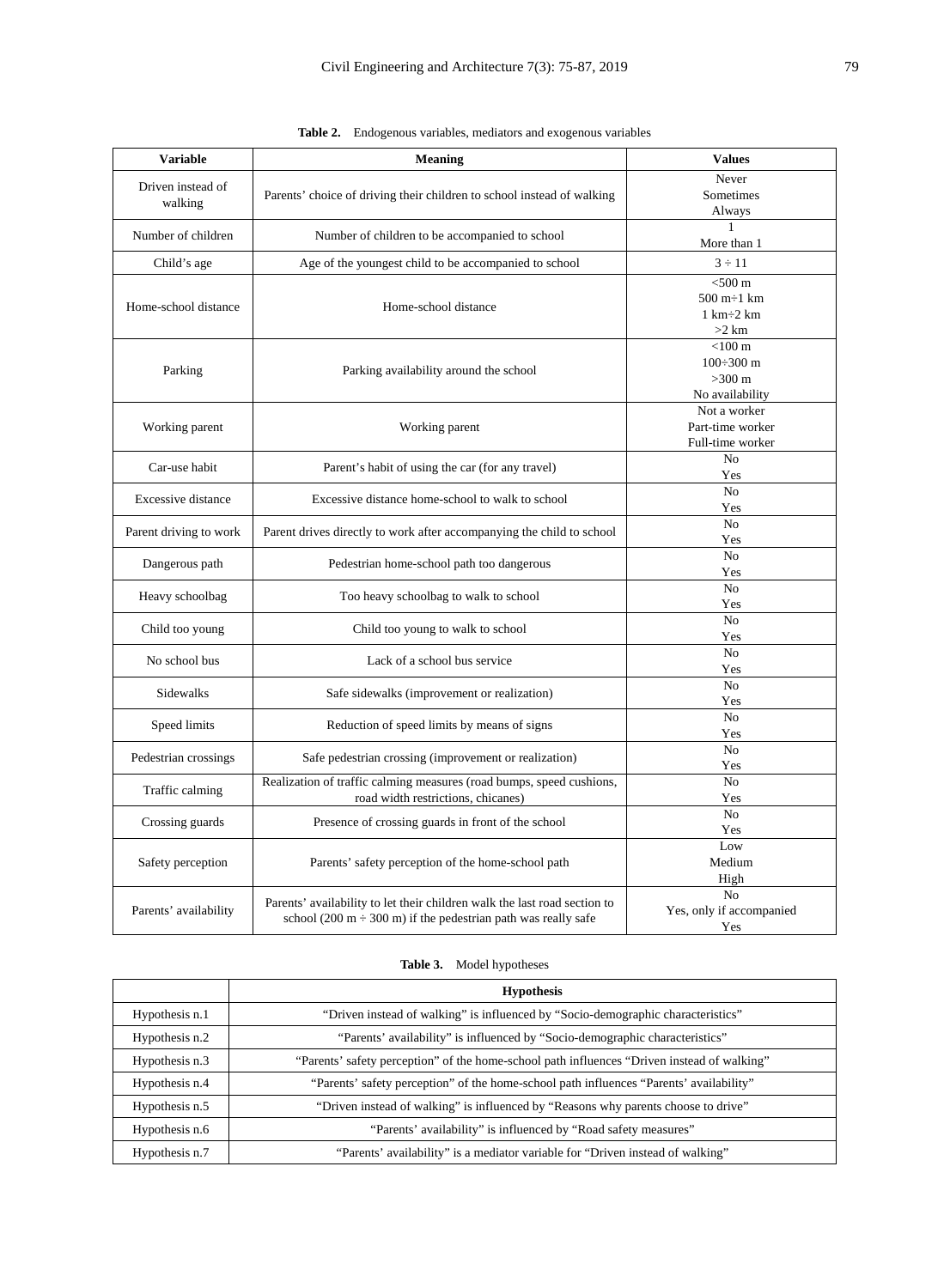

**Figure 2.** Hypothesized path model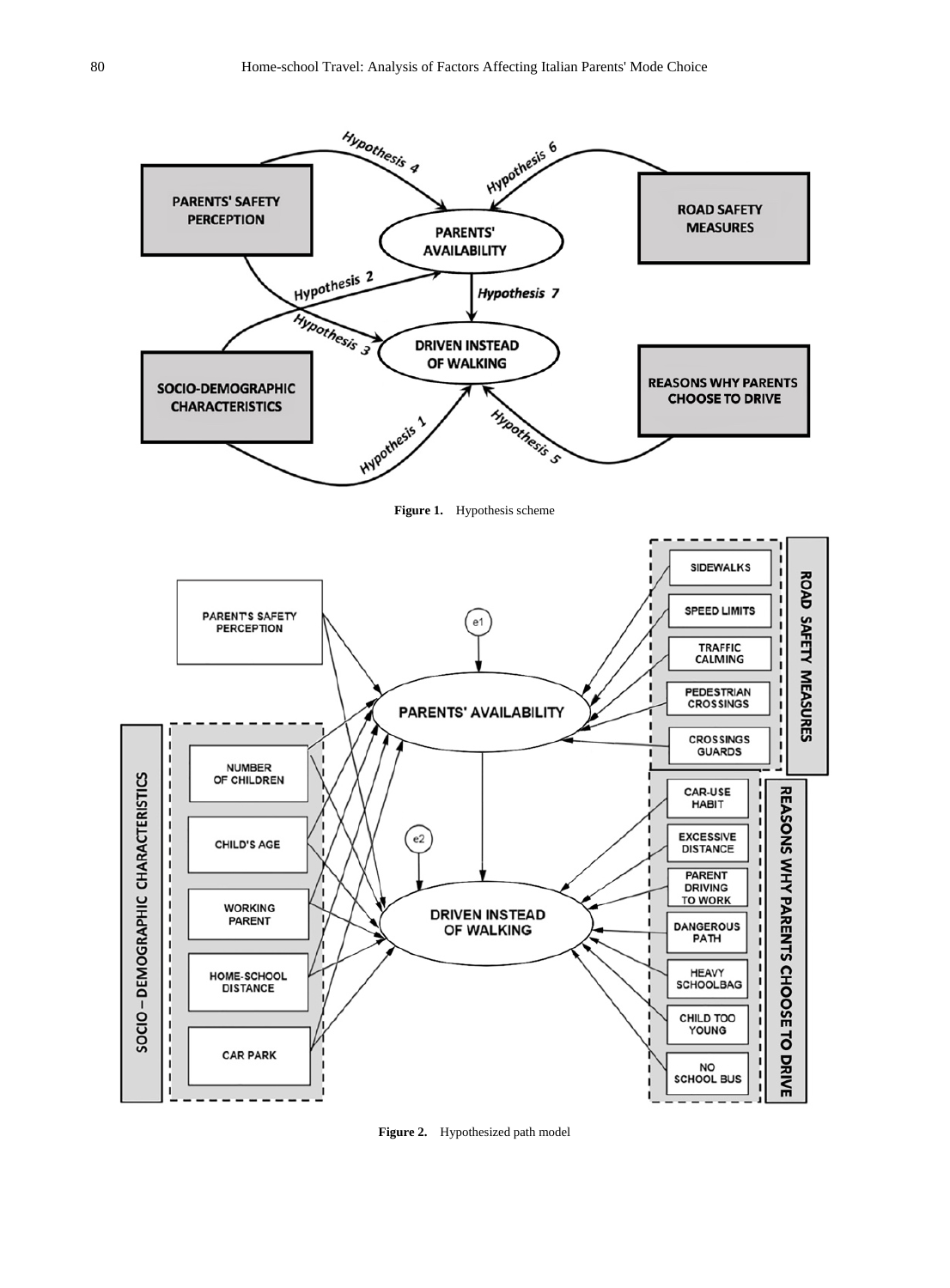#### 3.3.1. Socio-demographic Characteristics

Previous studies showed that children's age strongly contributes to parents' willingness to walk to school [33-35]. Reference [36] explored the association between walking to school and physical (distance from home to school and number of cars in the household) and social (working situation of parents, number of siblings) environmental characteristics in the home. Distance between home and school may influence how parents evaluate their children's ability to walk on their own, which in turn affects the decision to take (or not to take) the car [37]. Reference [38] indicated that the number of parents available to allow their children to walk to school decreased as a function of the time spent walking.

Based on the results of these studies, the "Socio-demographic characteristics" considered in this study are: "Child's age", "Number of children", "Home-school distance", "Working parent", "Parking" (Table 2). The variable "Parking" was introduced in order to take into account that the choice of driving instead of walking is often encouraged by the awareness of finding a regular or irregular parking space near the school. It was hypothesized that all "Socio-demographic characteristics" influence both the variable "Driven instead of walking" (hypothesis 1) and the variable "Parents' availability" (hypothesis 2).

#### 3.3.2. Parents' Safety Perception

Children are more likely to walk to school if their parents have positive opinions about the safety of the home-school path [25, 27]. Parental perception of social and traffic danger is often a factor that limits the possibility of walking for children. Hillman [39] believes that, more than social fear, parental concern is the risk of road injury to their children when they are alone. Therefore, in this study it was hypothesized that the exogenous variable "Parents' safety perception" influences both the variable "Driven instead of walking" (hypothesis 3) and the variable "Parents' availability" (hypothesis 4).

#### 3.3.3. Reasons Why Parents Choose to Drive

Reference [40] showed that reasons why parents choose to drive their children to school can be described as social convenience (related to parents' convenience of using the car) and safety (related to parents' concerns about their children encountering difficulties on their way to school). The results further showed that distance does not strongly affect the decision to drive since lots of parents choose to drive even for a short distance. Reference [41] introduced the weight of schoolbags as a relatively new factor among the reasons why parents choose to drive.

Based on the results of these studies and considering the reasons parents stated during the survey we developed, the "Reasons why parents choose to drive" considered in this study are: "Car use habit", "Excessive distance", "Parent driving to work", "Dangerous path", "Heavy schoolbag", "Child too young" and "No school bus" (Table 2). It was hypothesized that all these variables influence only the variable "Driven instead of walking" (hypothesis 5).

#### 3.3.4. Road Safety Measures

Traffic safety has a significant impact on parental decision-making concerning children's travel mode choice [24, 42]. Reference [21] showed that traffic calming measures are strongly, significantly, and positively correlated with the percentage of students walking or cycling to school. Previous parent surveys revealed that parents are most likely to feel concern about streets that lack sidewalks or have sidewalks with obstructions [43], that the speed of cars is their highest concern [10] and that traffic controls do not modify their concern [43]. Walking to school is more frequent among children attending schools in neighborhoods of low traffic volume [44]. Reference [45] showed that the number of crossings, the width of the road and the presence of crosswalks are significantly and positively associated with perceived crash risk among school-aged children.

The "Road safety measures" considered in this study result directly from what parents declared during the survey. The road safety measures that parents declared would like to be realized or improved on the home-school path in order to let their children walk to school were therefore considered as variables for this study. These variables are: "Sidewalk", "Speed limits", "Traffic reduction", "Pedestrian crossings", and "Crossing guards" (Table 2). It was hypothesized that the variables of this category affect only the variable "Parents' availability" (hypothesis 6).

## **4. Results and Discussion**

Path analysis enables to estimate all the model parameters at the same time. This is a very efficient method of estimation and provides reliable estimates. Path estimates can be interpreted as regression coefficients and moderation effects. In this study, they were estimated using AMOS 24.0.

Table 4 shows the mean scores of the path analysis: unstandardized coefficients estimates with relative standard errors, standardized coefficients and p-value. Unstandardized coefficients estimates retain scaling information of variables involved and can only be interpreted with reference to the scales of the variables. Standardized coefficients estimates are transformations of unstandardized estimates that remove scaling information and can be used for informal comparisons of parameters throughout the model. Standardized estimates correspond to effect size estimates.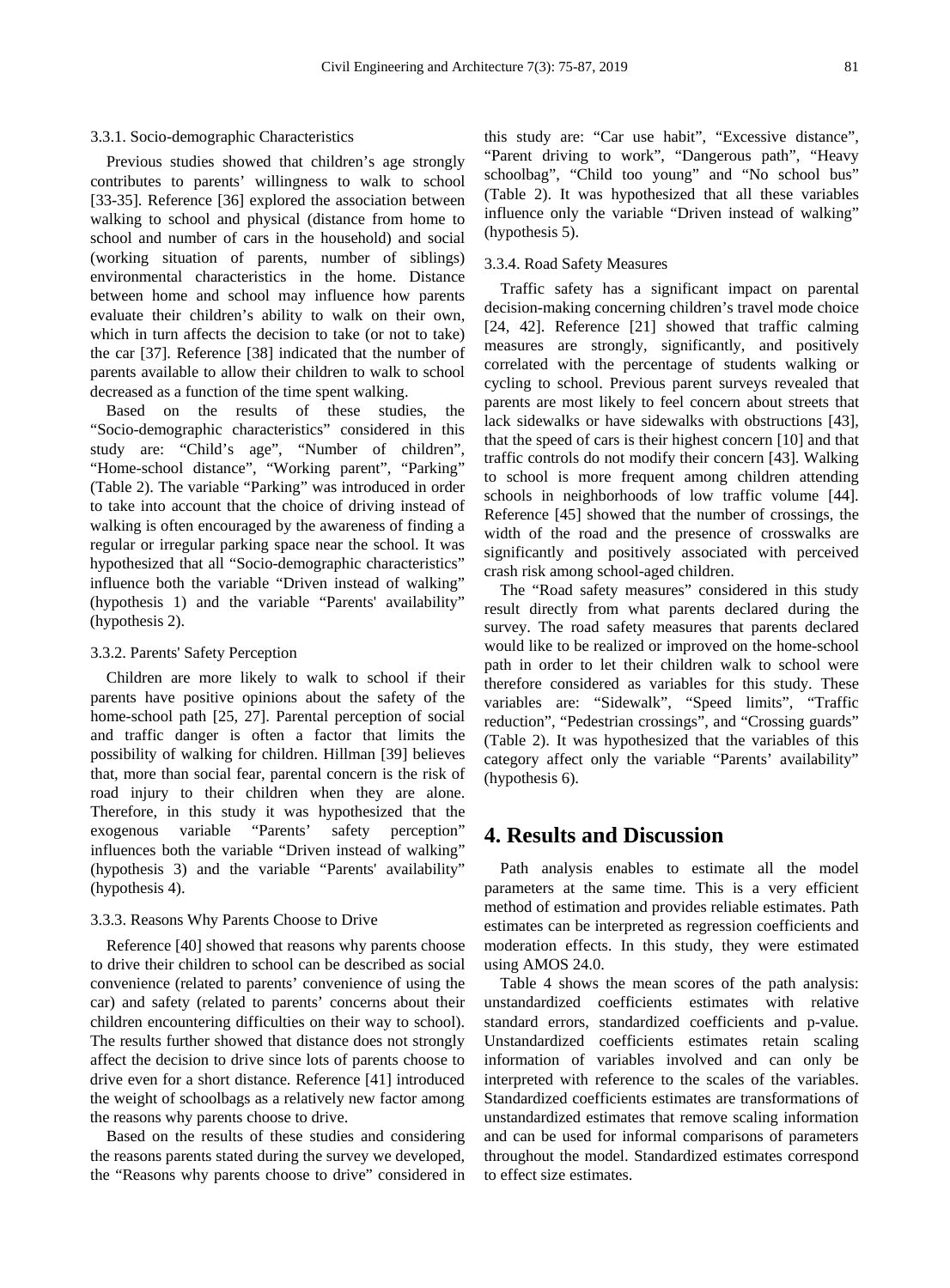|                                                                                       | <b>Variable</b>        | <b>Estimate</b> | <b>Standard Errors</b> | <b>Standardized coefficients</b> | p-value* |
|---------------------------------------------------------------------------------------|------------------------|-----------------|------------------------|----------------------------------|----------|
| Driven instead of walking                                                             | Car-use habit          | 0.331           | 0.031                  | 0.199                            | < 0.001  |
|                                                                                       | Excessive distance     | 0.067           | 0.031                  | 0.041                            | 0.029    |
|                                                                                       | Parent driving to work | 0.142           | 0.030                  | 0.090                            | < 0.001  |
|                                                                                       | Dangerous path         | 0.016           | 0.039                  | 0.008                            | 0.688    |
|                                                                                       | Heavy schoolbag        | 0.002           | 0.034                  | 0.001                            | 0.944    |
|                                                                                       | Child too young        | 0.154           | 0.044                  | 0.066                            | < 0,001  |
|                                                                                       | No school bus          | $-0.001$        | 0.033                  | $-0.001$                         | 0.972    |
|                                                                                       | Number of children     | 0.139           | 0.026                  | 0.123                            | < 0.001  |
|                                                                                       | Child's Age            | 0.027           | 0.007                  | 0.075                            | < 0.001  |
|                                                                                       | Working parent         | 0.124           | 0.014                  | 0.169                            | < 0.001  |
|                                                                                       | Home-school distance   | 0.343           | 0.014                  | 0.485                            | < 0.001  |
|                                                                                       | Parking                | 0.232           | 0.012                  | 0.361                            | < 0.001  |
|                                                                                       | Safety perception      | $-0.018$        | 0.018                  | $-0.019$                         | 0.321    |
|                                                                                       | Parents' availability  | $-0.059$        | 0.022                  | $-0.055$                         | 0.006    |
| Parents' availability                                                                 | Number of children     | 0.131           | 0.030                  | 0.105                            | < 0.001  |
|                                                                                       | Child's Age            | 0.086           | 0.008                  | 0.254                            | < 0.001  |
|                                                                                       | <b>Working Parent</b>  | 0.077           | 0.016                  | 0.112                            | < 0.001  |
|                                                                                       | Home-school distance   | $-0.107$        | 0.016                  | $-0.168$                         | < 0,001  |
|                                                                                       | Parking                | 0.016           | 0.014                  | 0.027                            | 0.260    |
|                                                                                       | Safety perception      | 0.027           | 0.021                  | 0.030                            | 0.210    |
|                                                                                       | <b>Sidewalks</b>       | 0.041           | 0.032                  | 0.030                            | 0.208    |
|                                                                                       | Speed limits           | $-0.039$        | 0.032                  | $-0.029$                         | 0.223    |
|                                                                                       | Pedestrian crossings   | 0.076           | 0.032                  | 0.067                            | 0.017    |
|                                                                                       | Traffic calming        | 0.202           | 0.032                  | 0.141                            | < 0.001  |
|                                                                                       | Crossing guards        | 0.064           | 0.033                  | 0.047                            | 0.049    |
| Note: 95% confidence level in used (i.e., p-value<0.05 is statistically significant). |                        |                 |                        |                                  |          |

**Table 4.** Modelling results

The results of the path analysis are shown as a pyramid diagram [46]. The pyramid diagram has a hierarchical structure and it is subdivided into a number of sections equal to the variables that have statistically significant effects on the endogenous variables (p-value  $< 0.05$ ). At the top of the pyramid there are the exogenous variables characterized by standardized coefficients closest to the perfect relationship, positive or negative, with the endogenous variables. Each section can be identified by the sign "+" or "-" and relates to the exogenous variable that has a significant association with the endogenous variable, positively or negatively.

The variables related to each section are sorted in descending order on the basis of the absolute value of the standardized coefficients; such sorting gives rise to the ordered sequence of the signs attributed to the single sections constituting the pyramid structure. Thanks to the pyramid diagram, it is possible to visualize clearly the existing relationships between the endogenous and the exogenous variables.

In Figure 3 the values on the arrows are the standardized coefficients estimates between the variables. These values represent the standardized relationships between the variables and can range between -1.0 (perfect negative relationship) and 1.0 (perfect positive relationship), with 0.0 meaning no relationship. Thus, if variable X has a 0.50 effect on variable Y, it means that for every standard deviation increasing X, Y will increase by 0.50 standard deviations. Indirect effects are interpreted by multiplying coefficients along a path.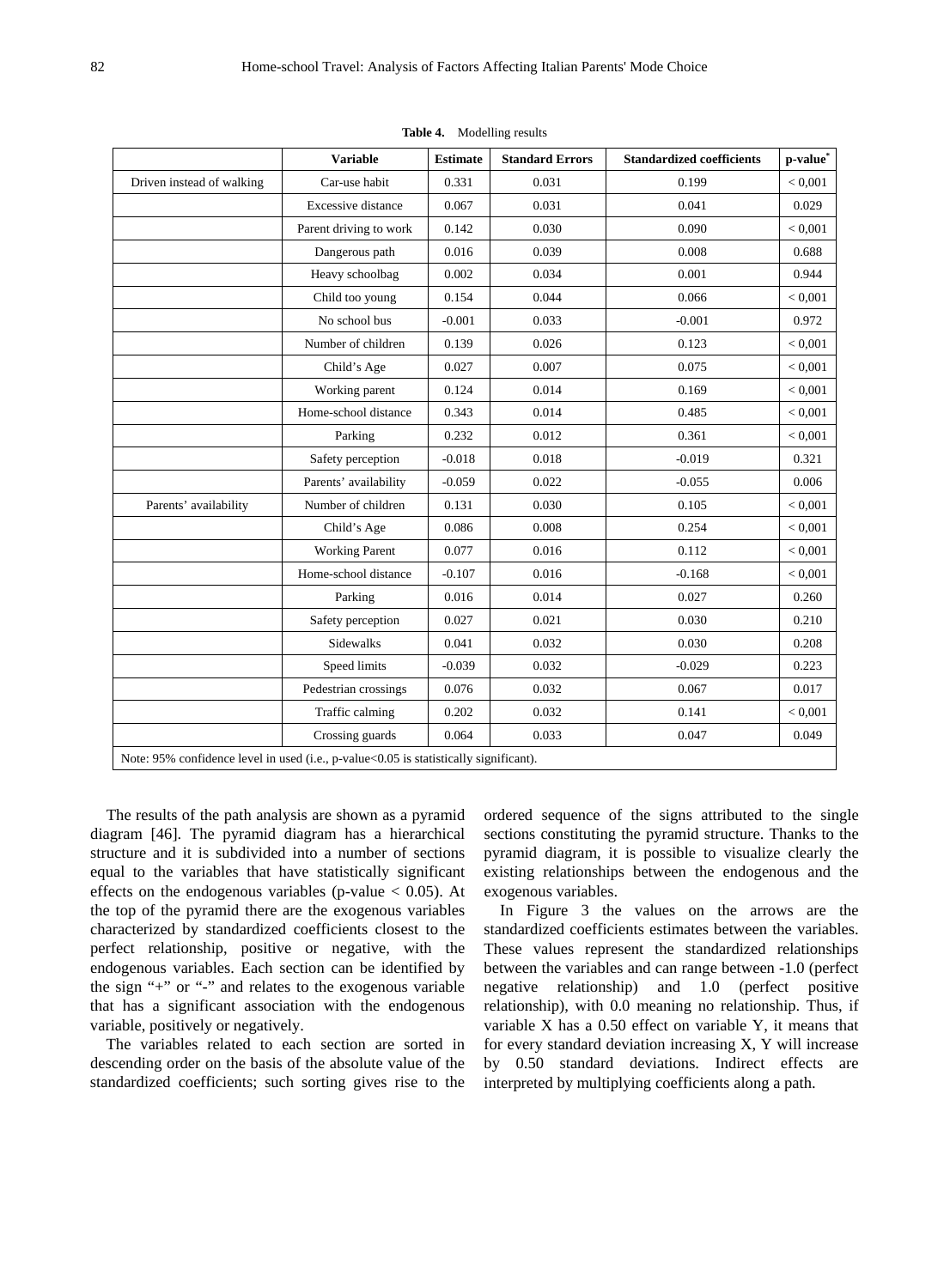

**Figure 3.** Hypothesized Final Path Diagram



**Figure 4.** Pyramid Diagram

#### **4.1. Parents' Availability**

The analysis of Table 4 leads to the conclusion that four out of five variables belonging to the category of "Socio-demographic characteristics" are statistically significant (p-value  $\langle 0.05 \rangle$ ) for the mediator variable "Parents' availability". Hypothesis 2 is therefore partially verified. The variables mostly influencing "Parents' availability" are "Child's age" and "Home-school distance". They are indeed at the top of the pyramid diagram related to "Parents' availability" (Figure 4).

The maximum positive correlation of the variable "Child's age" shows that the older children are, the more parents are predisposed to let their children walk to school alone, even if for the last part of the travel (a few hundred meters). The negative correlation of the variable "Home-school distance" shows that the excessive home-school distance encourages parents to drive their children to school. The other two variables belonging to

the category of "Socio-demographic characteristics", i.e. "Working parent" and "Number of children", have a positive correlation with "Parents' availability". It is not surprising that the variable "Working parent" has the same sign and it is in a similar position both in the pyramid diagram related to "Parents' availability" and in the pyramid diagram related to "Driven instead of walking". In the pyramid diagram related to "Driven instead of walking" the positive correlation of the variable "Working parent" can be explained considering that the condition of working parent encourages the use of the car. On the other hand, in the pyramid diagram related to "Parents' availability" the positive correlation of the variable "Working parent" can be explained considering that the social level of parents who have a stable job affects positively their predisposition to let their children walk the last part of the home-school path.

Hypothesis 4 (i.e. "Parents' safety perception" of the home-school path influences "Parents' availability") is not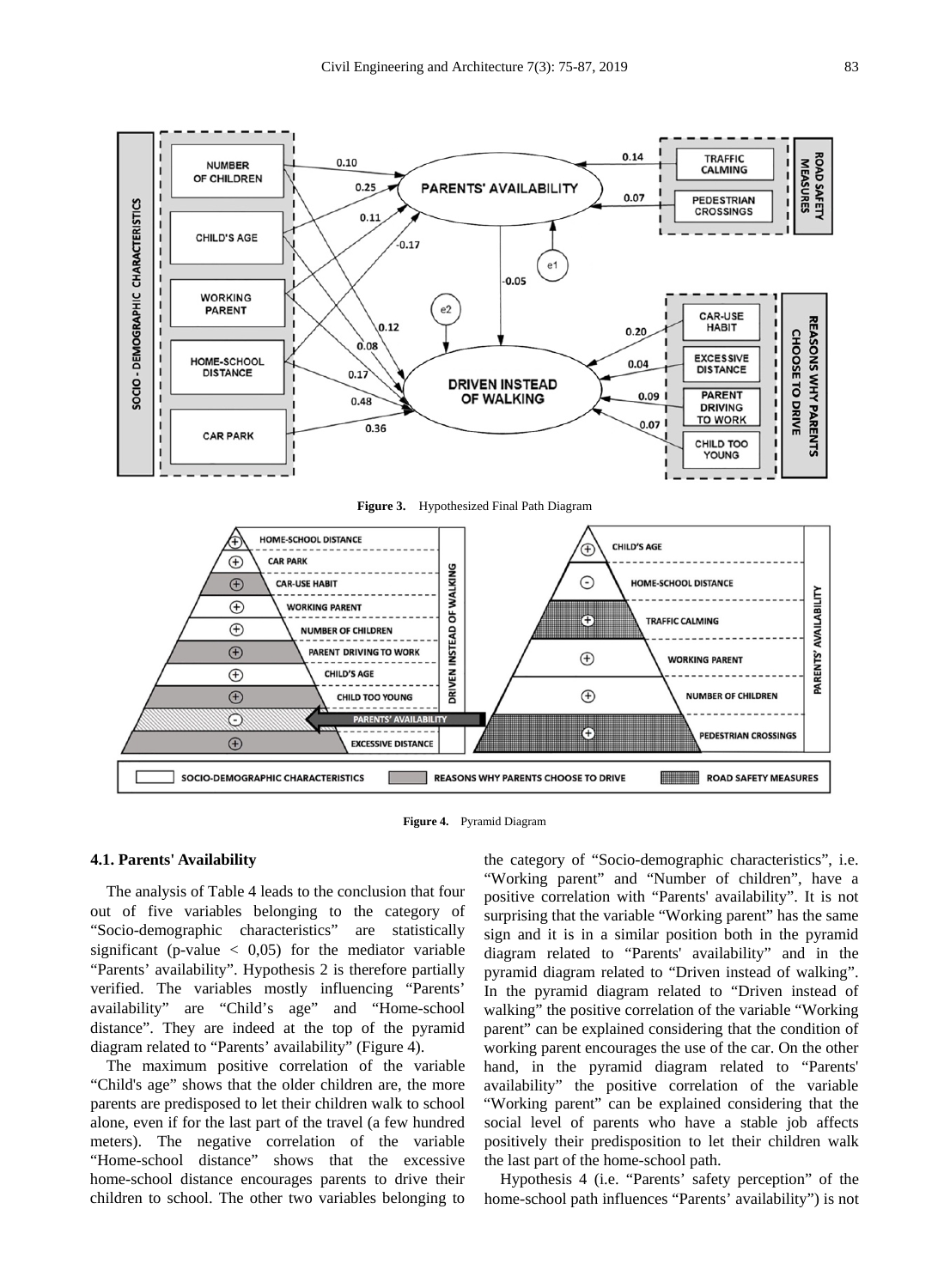confirmed. The variable "Parents' safety perception" is indeed statistically not significant (p-value of 0,210) and it is not therefore represented in the pyramid diagram.

As for the variables belonging to the category "Road safety measures", only "Traffic calming" and "Pedestrian crossings" are statistically significant. Hypothesis 5 is thus partially verified. The variable of this category most influencing "Parents' availability" is "Traffic calming", which is in the upper section of the central area of the pyramid diagram. Aggressive driving behaviors towards pedestrians and parking maneuvers near the school are indeed factors that lead parents to consider traffic reduction as a priority. The variable "Pedestrian crossings" is at the base of the pyramid diagram, even though has a positive correlation with "Parents' availability".

#### **4.2. Driven Instead of Walking**

From Table 4 it can be seen that only four out of seven variables of the category "Reasons why parents choose to drive" are statistically significant (p-value  $< 0.05$ ) for the variable "Driven instead of walking". Hypothesis 5 is therefore partially verified. The pyramid diagram related to the variable "Driven instead of walking" (Figure 4) shows that the variable mostly influencing "Driven instead of walking" is "Car-use habit". It is indeed in the upper section of the pyramid diagram related to "Driven instead of walking" (Figure 4). This is a confirmation of the established Italians' habit of using a private vehicle, excluding a priori other means of transport. The variable "Parent driving to work" also has a quite important positive correlation with the endogenous variable "Driven instead of walking" (in fact it is in the central part of the pyramid diagram). Family organization plays indeed an important role in choosing a private vehicle because the working parent plans the home-school-work itinerary compatibly with their children's school and their work starting times. The variables "Child too young" and "Excessive distance" are at the base of the pyramid and they therefore contribute less in encouraging parents to use a private vehicle.

All the variables belonging to the category "Socio-demographic characteristics" are correlated positively to "Driven instead of walking". Hypothesis 1 is therefore verified. Parents' choice of a means of transport is mostly influenced by the two variables "Home-school distance" and "Parking". They are indeed at the top of the pyramid diagram related to "Driven instead of walking". This means that excessive length of home-school paths discourages parents from walking. Moreover, parents' awareness of finding parking spaces near the school encourages the use of the car. The variables "Working parent" and "Number of children" are at the center of the pyramid and also have a positive correlation with "Driven instead of walking". The variable "Child's age" is close to the base of the pyramid diagram, even though it has a positive correlation with "Driven instead of walking", and

therefore it does not seem to have a strong influence on parents' choice of driving.

It is interesting to note that both the variables associated to children's age (i.e. "Child too young" and "Child's age") are at the bottom of the pyramid diagram related to the endogenous variable "Driven instead of walking". However, it is believed that this is not representative of the low influence of these variables on the endogenous variable. Rather, the context of analysis limited exclusively to young children (from 3 to 10 years old) probably overshadows the influence of children's age on parents' choices. Respondents are indeed parents of children attending kindergarten and/or primary school. That is precisely why the importance of children's age does not arising clearly neither from the questions related to "Reasons why parents choose to drive", nor from the analysis of the variables related to "Socio-demographic characteristics".

It is also interesting to note that the variable "Home-school distance" is at the top of the pyramid diagram while the variable "Excessive distance" is at the base. This apparent contradiction can be explained considering that some parents live near the school, others live far away. The variable "Home-school distance" is objective and independent from the respondents' statements and it therefore attests the strong influence of the home-school distance on the choice of driving. The variable "Excessive distance" is the result of parents deliberately saying that the excessive distance home-school is one of the reasons why they choose to drive. This is why it has a weak influence on the choice of the means of transport.

Hypothesis 3 (i.e. "Parents' safety perception" of the home-school path influences "Driven instead of walking") was not verified. The variable "Parents' safety perception" is indeed statistically not significant (p-value of 0,321) and it is therefore not represented in the pyramid diagram. Parents' preference for the car is indeed not affected by their perception of the home-school path as totally unsafe. It is interesting that both the variable "Dangerous path" (belonging to the category "Reasons why parents choose to drive") and the variable "Parents' safety perception" are statistically not significant although they were deduced from different sections of the questionnaire. The dangerousness of the home-school path does not affect the choice of the means of transport.

Finally, the results show that there is a negative correlation between the mediator variable "Parents' availability" and the endogenous variable "Driven instead of walking" (hypothesis 7); this means that parents who are more available to let their children walk to school are mentally predisposed to drive less. The low absolute value of the standardized coefficient associated to the correlation between "Parents' availability" and "Driven instead of walking" suggests that other variables affect more parents' preference for the car. However, the combined analysis of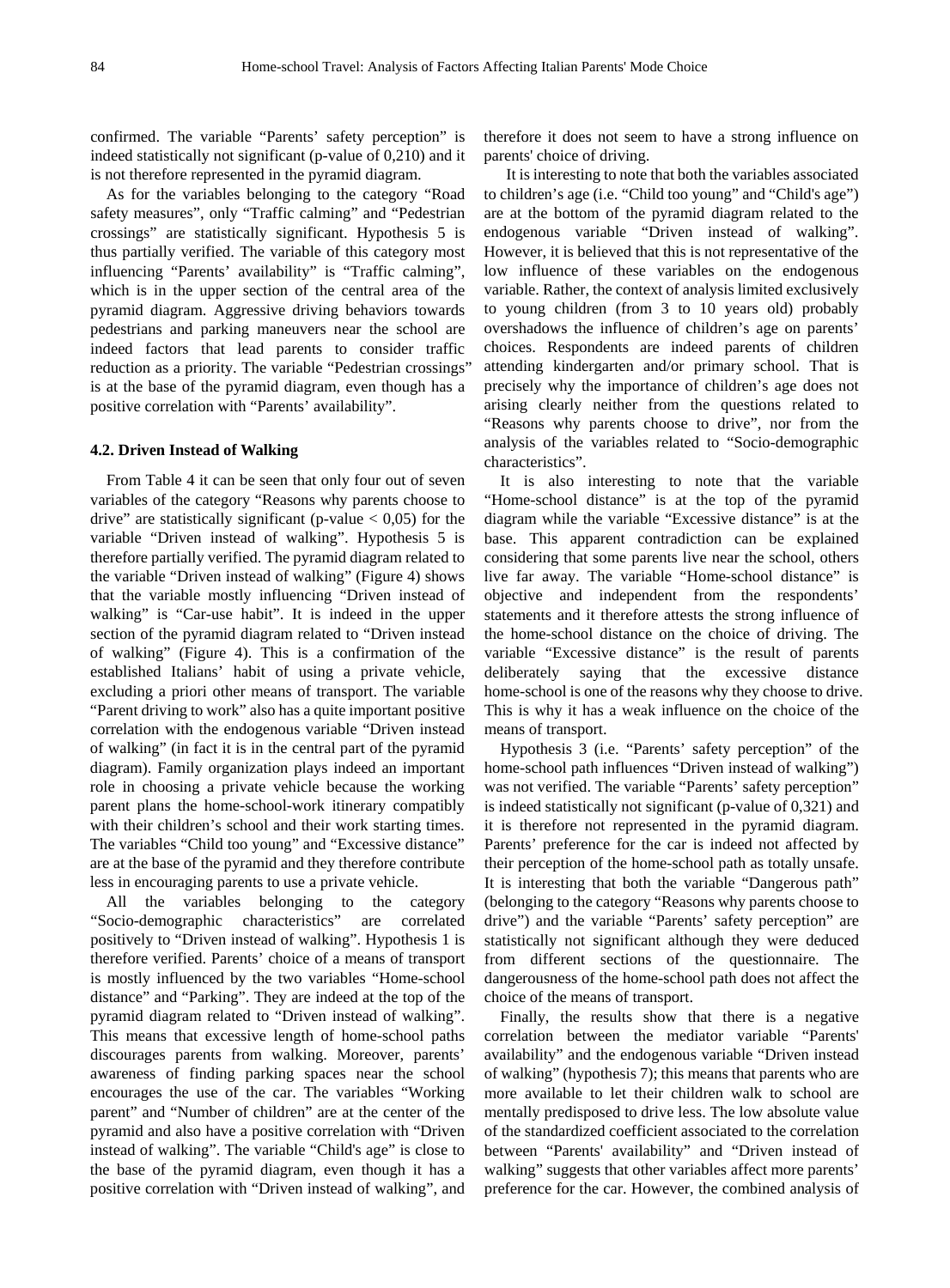the path diagram and of the pyramid diagram shows that the realization of measures favoring "Parents' availability" is essential in order to mitigate the preference for the private vehicle, still deeply rooted in Italy. It is believed that by encouraging "Parents' availability" in the near future it could be obtained a new pyramid diagram related to the endogenous variable "Driven instead of walking" where "Car-use habit" gets closer to the base and, vice versa, "Parents' availability" gets closer to the top of the pyramid.

## **5. Conclusions**

This paper final aim was to investigate the reasons that lead Italian parents to drive their children to school rather than walking. Furthermore, parents' availability to let their children walk to school alone has been tested. The results show that the habit of driving children to school is still very common in Italy. Main reasons why parents drive their children to school are the lack of safe home-school paths and the availability of regular or irregular parking spaces near the school. These results can be useful for those involved in transport planning and safety in order to implement effective actions aimed at encouraging the use of one or several human-powered modes of transportation such as walking or cycling. Several recent studies demonstrated the effectiveness of information and sensitization strategies, such as "Safe Routes to School" (SRTS) programs in the US. References [47, 48] evaluated the impact of "Safe Routes to School" using large samples of schools and SRTS projects, and reported a significant increase in the rate of students walking or cycling to school among those that participated in SRTS programs.

In Italy, little has been done in order to discourage the use of private vehicles and encourage walking and cycling to school. The results of this study could be very helpful for developing guidelines on implementation of policies to improve the safety of home-school paths. This research confirms the importance of information and sensitization strategies, which should be implemented involving both children and their parents. The results furthermore suggest that infrastructure-centered interventions, such as traffic calming measures and safer pedestrian crossings, can increase parents' safety perception of the home-school paths and thus raise the probability that children walk to school. It is in everyone's interest that traffic environments are suitable for children from both safety and functional points of view. If an appropriate protection of children were guaranteed, parents would be encouraged to let them walk to school, which would turn into decreasing risk of car dependence for future adults. Moreover, there would be the collateral benefit of getting children used to the traffic environments from an early age, which would lead them to develop a great civic sense and to evolve into appropriate road users when adults.

## **Acknowledgements**

This work has been partially financed by the University of Catania within the project "Piano della Ricerca Dipartimentale 2016-2018" of the Department of Civil Engineering and Architecture.

## **REFERENCES**

- [1] Safe Kids USA, Raising Kids One Stage at a Time: A Study of Child Development and Unintentional Injury, Washington DC, 2009.
- [2] ISTAT. Incidenti stradali. Anno 2017. Online available from Online available from https://www.istat.it/it/files//20 18/07/Incidenti-stradali\_2017.pdf, 2018
- [3] ISTAT. Vanno a scuola da soli. Anno 2014. Online available from https://www.istat.it/it/archivio/203475 , 2015
- [4] B. Shaw, M. Bicket, B. Elliott, B. Fagan-Watson, E. Mocca, M. Hillman. Children's Independent Mobility: an international comparison and recommendations for action. Policy Studies Institute, 2015.
- [5] S. K. Mah, L. Nettlefold, H. M. Macdonald, M. Winters, D. Race, C. Voss, H. A. McKay. Does parental support influence children's active school travel? Preventive Medicine Reports 6, 346–351, 2017.
- [6] N. Distefano, S. Leonardi, G. Pulvirenti. Multiple Correspondence Analysis (MCA) for the evaluation of risk perception of roundabouts for young people. European Transport / Trasporti Europei. IN PRESS.
- [7] J. Warsh, L. Rothman, M. Slater, C. Steverango, A. Howard. Are school zones effective? An examination of motor vehicle versus child pedestrian crashes near schools. Injury Prevention, 15(4), 226-239, 2009.
- [8] A. Macpherson, I. Roberts, I. B. Pless. Children's exposure to traffic and pedestrian injuries. American Journal of Public Health 88(12), 1840-1843, 1998.
- [9] M. Abdel-Aty, S. S. Chundi, C. Lee. Geo-spatial and log-linear analysis of pedestrian and bicyclist crashes involving school-aged children. Journal of Safety Research 38(5), 571-579, 2007.
- [10] P. Gautam, K. Rosenthal. Model school zone pilot project demonstrates results in improving pedestrian safety. Injury Prevention 22 (Suppl 2), A323, 2016.
- [11] C. Dimaggio, G. Li. Effectiveness of Safe Routes to School Program in Preventing School-Aged Pedestrian Injury. Pediatrics 131(2), 290–296, 2013.
- [12] M. G. Boarnet, K. Day, C. Anderson, T. McMillan, M. Alfonzo. California's Safe Routes to School Program: Impacts on Walking, Bicycling, and Pedestrian Safety. Journal of the American Planning Association 71(3), 301- 317, 2005.
- [13] R. Ewing, W. Schroeer, W. Green. School location and student travel—Analysis of factors affecting mode choice.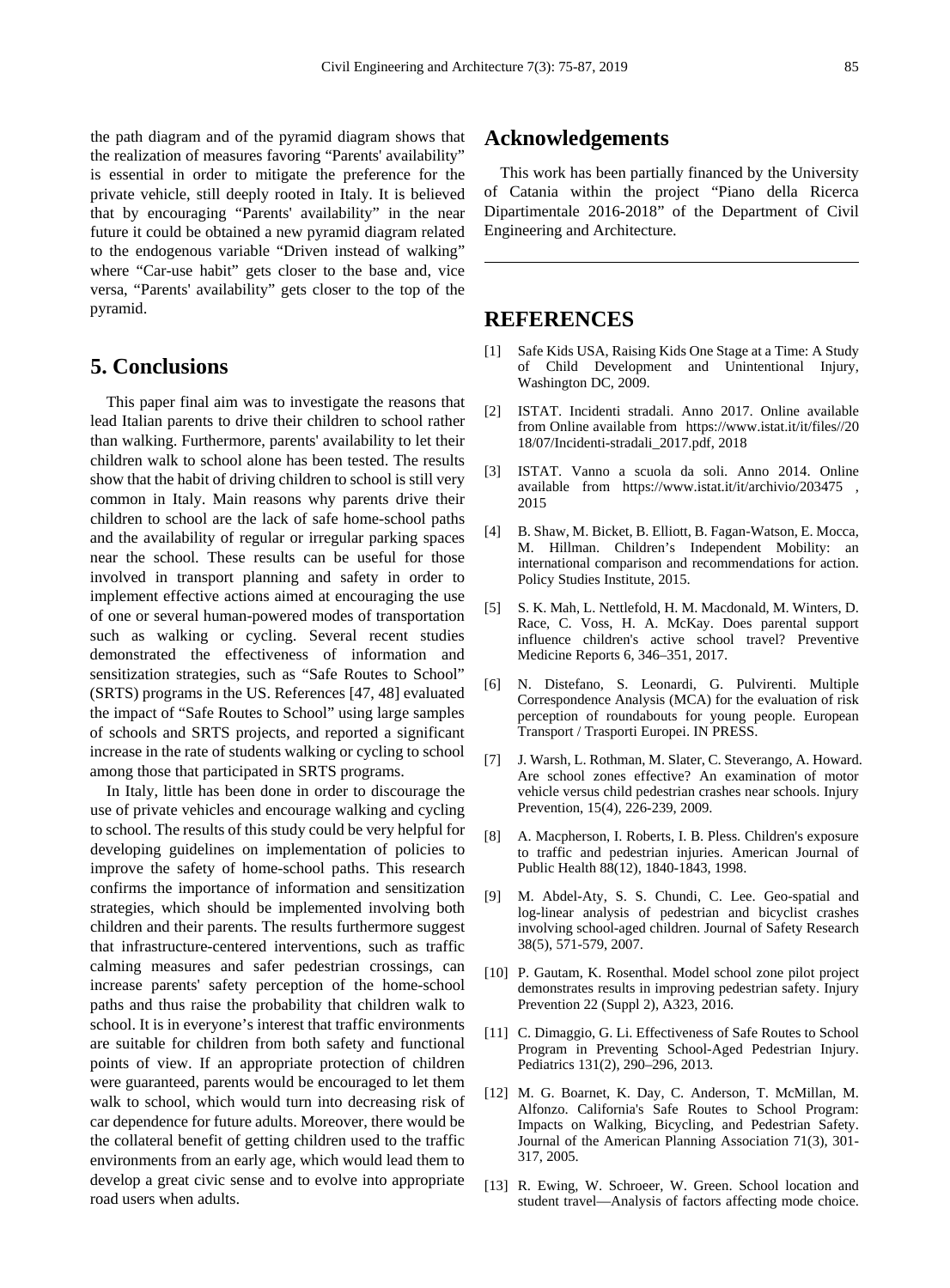Transportation Research Record 1895, 55–63, 2004.

- [14] B. Giles-Corti, S. F. Kelty, S. R. Zubrick, K. P. Villaneuva. Encouraging walking for transport and physical activity in children and adolescents: How important is the built environment? Sports Medicine 39, 995–1009, 2009, 2009.
- [15] G. Hotz, S. Cohn, A. Castelblanco, S. Colston, M. Thomas, A. Weiss, J. Nelson, R. Duncan. WalkSafe: a school-based pedestrian safety intervention program. Traffic Injury Prevention 5(4), 382-389, 2004.
- [16] S. Treviño-Siller, L. E. Pacheco-Magaña, P. Bonilla-Fernández, C. Rueda-Neria, C. Arenas-Monreal. An educational intervention in road safety among children and teenagers in Mexico, Traffic Injury Prevention, 18(2): 164-170, 2016.
- [17] R. Zampetti, G. Messina, C. Quercioli, F. Vencia, L. Genco, L. Di Bartolomeo, N. Nante. Non-fatal Road Traffic Injuries: Can Road Safety Campaigns Prevent Hazardous Behavior? An Italian Experience. Traffic Injury Prevention 14 (3), 261-266, 2013.
- [18] C. Y. Yu, X. M. Zhu. Planning for Safe Schools: Impacts of School Siting and Surrounding Environments on Traffic Safety. Journal pf Planning education and Research 36(4), 476-486, 2016.
- [19] S. Canale, N. Distefano, S. Leonardi. Comparative analysis of pedestrian accidents risk at unsignalized intersections. The Baltic Journal of Road and Bridge Engineering, vol.10, n.4, 2015.
- [20] K. Larsen, R. N. Buliung, G. E. J. Faulkner. Safety and School Travel: How Does the Environment Along the Route Relate to Safety and Mode Choice? Transportation Research Record 2327(1), 9-18, 2013.
- [21] L. M. Nicholson, L. Turner, S. J. Slater, H. Abuzayd, J. F. Chriqui, F. Chaloupka. Developing a Measure of Traffic Calming Associated with Elementary School Students' Active Transport. Transportation Research Part D: Transport and Environment 33, 17–25, 2014.
- [22] N. C. McDonald, Y. Yang, S. M. Abbott, A. N. Bullock. Impact of the Safe Routes to School program on walking and biking: Eugene, Oregon study. Transport Policy 29, 243–248, 2013.
- [23] T. L. Lawrence. Parental risk perceptions of childhood pedestrian road safety, Journal of Safety Research, 32: 465– 478, 2001.
- [24] K. Nevelsteen, T. Steenberghen, A. Van Rompaey, L. Uyttersprot. Controlling factors of the parental safety perception on children's travel mode choice. Accident Analysis and Prevention 45, 39– 49, 2012.
- [25] A. O. Oluyomi, C. Lee, E. Nehme, D. Dowdy, M. G. Ory, D. M. Hoelscher. Parental safety concerns and active school commute: correlates across multiple domains in the home-to-school journey. International Journal of Behavioral Nutrition and Physical Activity 11, 32, 2014.
- [26] A. Guliani, R. Mitra, R. N. Buliung, K. Larsen, G. E. J. Faulkner. Gender-based differences in school travel mode choice behaviour: Examining the relationship between the neighbourhood environment and perceived traffic safety. Journal of Transport & Health 2, 502–511, 2015.
- [27] A. Carver, J. Salmon, K. Campbell, L. Baur, S. Garnett, D. Crawford. How do perceptions of local neighborhood relate to adolescents' walking and cycling? American Journal of Health Promotion 20,139–147, 2005.
- [28] A. J. Fairchild, D. P. Mac Kinnon. A General Model for Testing Mediation and Moderation Effects. Prevention Science 10(2), 87–99, 2009.
- [29] C. Glisson, H. M. Mok. Incorporating nominal variables in path analysis: A cross-cultural example with human service organizations. The Journal of Applied Behavioral Sciences, 19(1), 95-102, 1983.
- [30] V. M. Puchades, F. Fassina, F. Fraboni, M. De Angelis, G. Prati, D. de Waard, L. Pietrantoni. The role of perceived competence and risk perception in cycling near misses. Safety Science 105, 167–177, 2018.
- [31] S. A. Gargoum, K. El-Basyouny. Exploring the association between speed and safety: A path analysis approach. Accident Analysis and Prevention 93, 32-40, 2016.
- [32] C. Cherry, B. Donlon, X. Y. Yan, S. E. Moore, J. Xiong. Illegal mid-block pedestrian crossings in China: gap acceptance, conflict and crossing path analysis. International Journal of Injury Control and Safety Promotion 19(4), 320-330, 2012.
- [33] J. G. Su, M. Jerrett, R. McConnell, K. Berhane, G. Dunton, K. Shankardass, K. Reynolds, R. Chang, J. Wolch. Factors Influencing Whether Children Walk to School. Health Place, 22: 153–161, 2013.
- [34] B. A. Morrongiello, B. K. Barton. Child pedestrian safety: parental supervision, modeling behaviors, and beliefs about child pedestrian competence. Accident Analysis and Prevention 41, 1040-1046, 2009.
- [35] L. T. Lam. Parental risk perceptions of childhood pedestrian road safety. Journal of Safety Research 32, 465– 478, 2001.
- [36] M. J. Aarts, J. J. Mathijssen, J. A. van Oers, A. J. Schuit. Associations between Environmental Characteristics and Active Commuting to School among Children: a Cross-sectional Study. International Society of Behavioral Medicine 20(4), 538–555, 2012.
- [37] O. Stewart, A. Vernez-Moudon, C. Claybrooke, Common ground: eight factors that influence walking and biking to school. Transport Policy 24, 240–248, 2012.
- [38] A. Simons, K. Koekemoer, A. van Niekerk, R. Govender. Parental supervision and discomfort with children walking to school in low-income communities in Cape Town, South<br>Africa. Traffic Injury Prevention. Africa. Traffic Injury Prevention. https://doi.org/10.1080/15389588.2017.1420904, 2018.
- [39] M. Hillman. Curbing children's social and emotional development: An unrecognised outcome of parental fears. Journal of Contemporary Health 8, 38–42, 1999/2000.
- [40] J. Westman, M. Friman, M., L. E. Olsson. What Drives Them to Drive? - Reasons Why Parents Drive to School to Take Their Children to School. Frontiers in Psychology, 8: 1970. Doi:10.3389/fpsyg.2017.01970, L.E., 2017.
- [41] H. Zhou, J. Yang, P. Hsu, S. Chen. Factors Affecting Students' Walking/Biking Rates: Initial Findings from a Safe Route to School Survey in Florida. Journal of